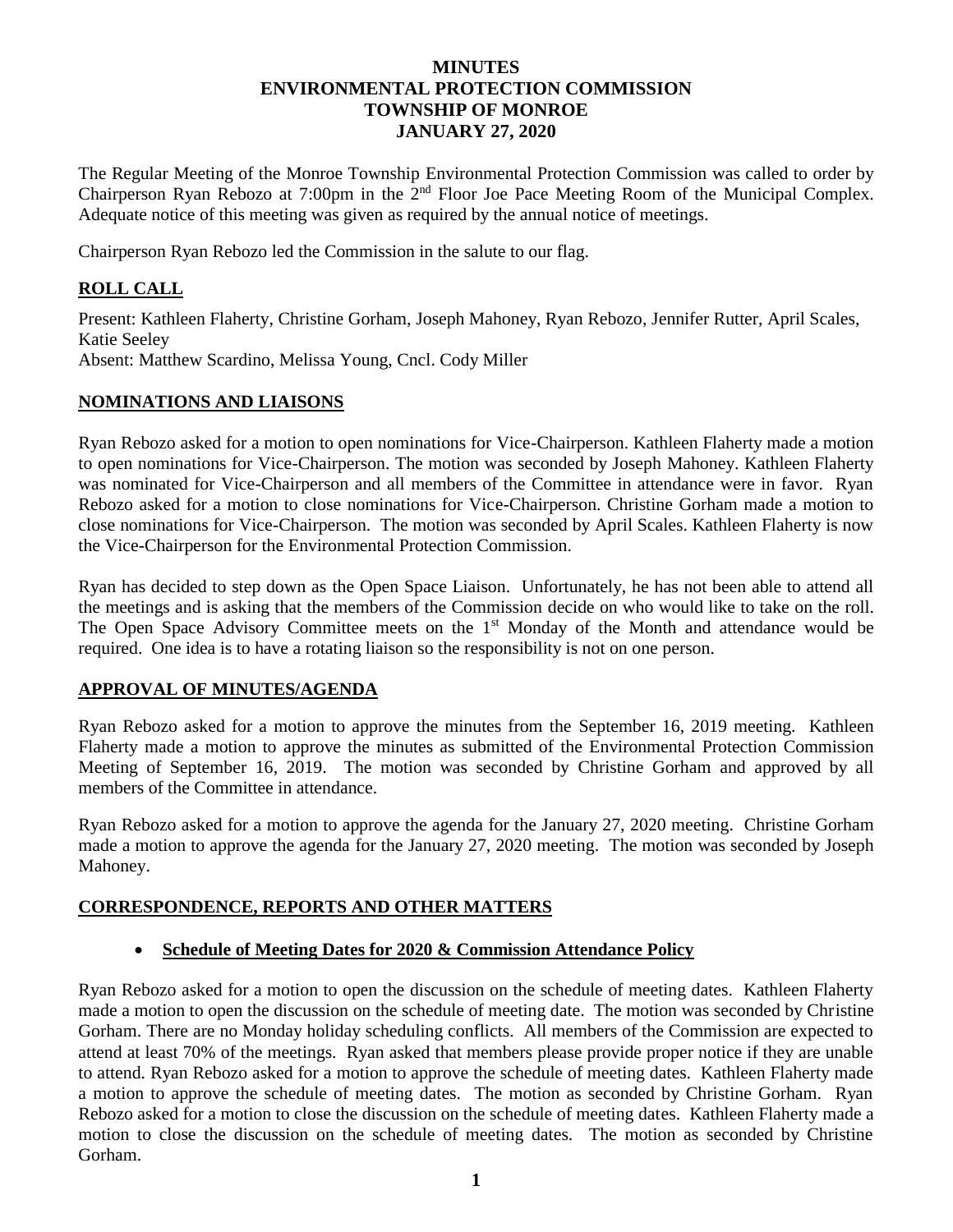#### **Environmental Protection Commission Minutes** *(cont'd)* **January 27, 2020**

# **Email Correspondence**

The Commission has been following a couple of violations within the town and received another on January 2nd. The Pinelands has rules with how densely you can develop in a region but also where development can occur. Development is not always building; it can also be demolition. The Pinelands has a lot of restrictions, but they have no enforcement of those restrictions; all enforcements happen at the Township level. Ryan is interested in learning how the Township will respond and has been trying to reach out to the Zoning Officer to get more information on how the Township handles these situations. By sending the Commission letters, The Pinelands has put the Township on notice of the violations.

A discussion developed about the difference between wetlands and uplands. Wetlands and uplands have to deal with the soil type and the way they are determined is by the vegetation. Plants that grow well in dryer soils are in the uplands and plants that grow in wetter soils are in the wetlands. The reason that we are so concerned with what happens in the wetlands is because those habitats follow our streams and rivers. Alterations in the wetlands could potentially affect our water quality.

#### **NEW BUSINESS**

## **Drainage Basin Project**

When you have a large area of impervious coverage, a detention basin is created to limit runoff so that you don't have flooding or puddling. You can see them around town in developments and near strip malls. They capture rain water from heavy storms that would otherwise runoff and carry contaminants and soil particles and allows it to slowly percolate back into the soil overtime. Melissa is interested in having the Township stop the mowing of the basins because it is essentially hurting the performance of the basin. Kathleen reached out to Rutgers and no regulations could be identified that require the Township to mow. When managed properly, the basins could have beautiful wildflowers, birds and wildlife. Kathleen has thought about making a pamphlet specific to Monroe Township about retention basins, detention basins and what we have in Monroe to be used at tabling events.

## **ERI Meeting**

The Township announced last year that they would be producing a new master plan. The Environmental Resource Inventory is about 15 years old and Ryan has asked that each member find a few points in the ERI that they can lend their expertise. The Commission will work to update the ERI so that it can be used as a resource for the Consulting Group, who is creating the master plan.

## **Tree Ordinance**

Ryan tried to make a comprehensive ordinance by including things such as not plating invasive and non-native species, and including a list of appropriate native trees and shrubs. The Ordinance creates conditions where new development can only use native trees and shrubs because they will help our local ecosystem.

## **OLD BUSINESS**

## **Social Media**

Christine has been running the social media for the Commission. Right now Facebook is the only platform being used, but she is looking to expand and start using Instagram. One idea discussed was creating profiles for the members of the Commission so the public can learn about the Commission and the members who create it.